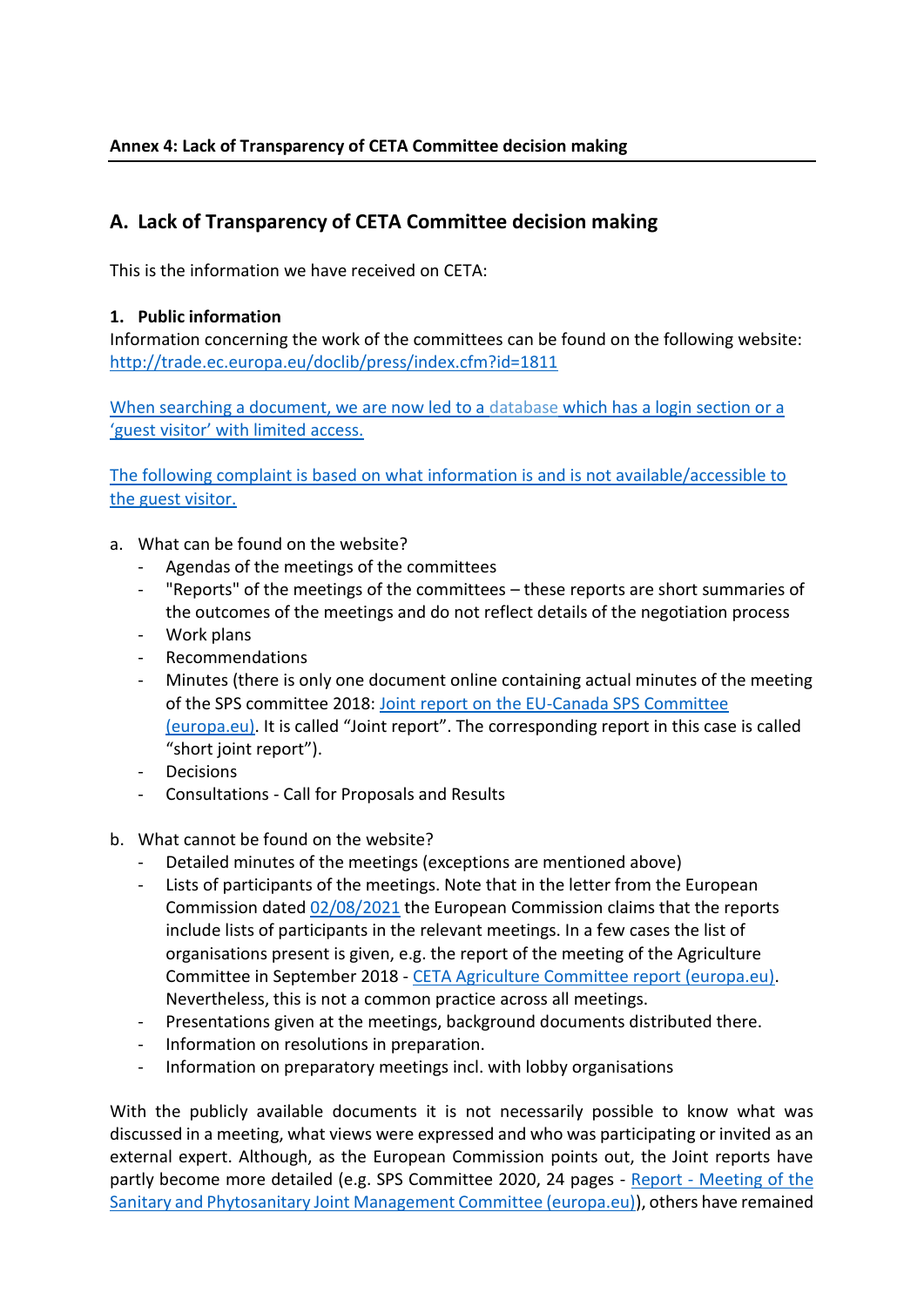short and not sufficiently detailed (e.g. Agriculture Committee 2020, 6 pages - [Report -](https://trade.ec.europa.eu/doclib/docs/2021/february/tradoc_159418.09.20%20for%20publication.pdf) 3rd meeting - [Ceta Committee on Agriculture \(europa.eu\)\)](https://trade.ec.europa.eu/doclib/docs/2021/february/tradoc_159418.09.20%20for%20publication.pdf).

#### **2. Public Access to Documents Requests**

Since the beginning of 2020, foodwatch has filed access to documents requests pursuant to Regulation (EC) No 1049/2001 regarding the meetings of various CETA committees in 2018, 2019 and 2020. They include requests for:

- all preparatory documentation-including briefing notes, emails and other internal correspondence as well as correspondence with stakeholders - regarding meetings of different committees;
- **the lists of participants and minutes** of the meetings of different committees (Committee on Agriculture, Committee on Geographical Indications, Committee on Sanitary and Phytosanitary Measures, Bilateral Dialogue on Biotech Market Access Issues) for different years as well as **documents and presentations** discussed there.

Some of the access to document requests were granted, others refused. Sometimes, the documents were redacted extensively and a confirmatory application was needed in to obtain a clearer document. For every document that we requested, we had to wait a long time and the work we put in was extensive. The process shows the lengths the interested public has to go to, in order to gain even a superficial overview of the work of the committees. In many cases we either had to make a confirmatory application, which is more time investment than an interested citizen would do, and even then we were not always successful in receiving the documents requested.

Furthermore, we have the impression that parts of the requested preparatory documentation – namely briefing notes, emails, other internal correspondence, correspondence with stakeholders –, documents that clearly must exist, were not included in the documents released. We also did not receive detailed minutes of committee meetings or documents and presentations discussed in the meetings of CETA committees.

#### **Overview of Access to Documents requests by foodwatch:**

| reference<br>number  | date of<br>request | What did we ask for?                                                                                                                                                                                                                                                                                                                                                     | Date of<br>decision | Date of<br>confirmat<br>ory<br>applicati<br><b>on</b> | Date of<br>final<br>decision |
|----------------------|--------------------|--------------------------------------------------------------------------------------------------------------------------------------------------------------------------------------------------------------------------------------------------------------------------------------------------------------------------------------------------------------------------|---------------------|-------------------------------------------------------|------------------------------|
| GestDem<br>2020/1421 | 09.03.20           | Die Teilnehmerlisten und<br>Protokolle sämtlicher Sitzungen<br>der folgenden CETA Ausschüsse:<br>• Des Gemeinsamen CETA-<br>Ausschusses "CETA Joint<br>Committee" • Des Ausschusses<br>für Warenhandel "Committee on<br>Trade in Goods" • Des<br>Landwirtschaftsausschusses<br>"Committee on Agriculture" • Des<br>Ausschusses für geografische<br>Angaben "Committee on | 26.08.20            | 10.09.20                                              | 27.01.21                     |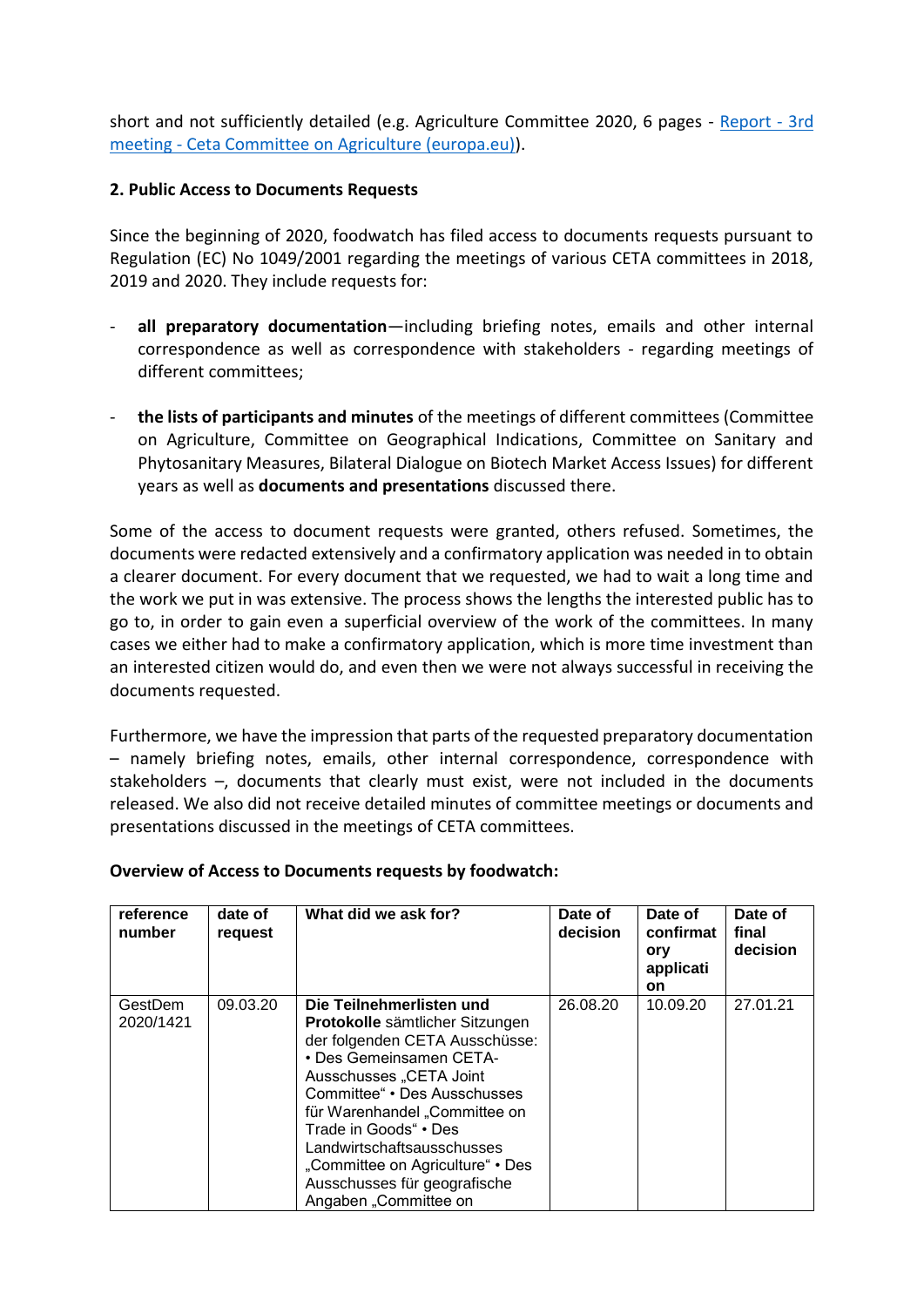|           |          | Geographical Indications" • Des                               |          |  |
|-----------|----------|---------------------------------------------------------------|----------|--|
|           |          | Gemischten                                                    |          |  |
|           |          | Verwaltungsausschusses für                                    |          |  |
|           |          | gesundheitspolizeiliche und                                   |          |  |
|           |          | pflanzenschutzrechtliche                                      |          |  |
|           |          | Maßnahmen "Committee on                                       |          |  |
|           |          | Sanitary and Phytosanitary                                    |          |  |
|           |          | Measures" • Des Ausschusses für                               |          |  |
|           |          | Handel und nachhaltige                                        |          |  |
|           |          |                                                               |          |  |
|           |          | Entwicklung "Committee on Trade                               |          |  |
|           |          | and Sustainable Development" •                                |          |  |
|           |          | Des Zivilgesellschaftlichen                                   |          |  |
|           |          | Forums "Civil Society Forum" •                                |          |  |
|           |          | Des Forums für die                                            |          |  |
|           |          | Zusammenarbeit in                                             |          |  |
|           |          | Regulierungsfragen, "Regulatory                               |          |  |
|           |          | Cooperation Forum" . Des                                      |          |  |
|           |          | Dialogs über Fragen des Zugangs                               |          |  |
|           |          | zum Biotechnologiemarkt                                       |          |  |
|           |          | "Bilateral Dialogue on Biotech                                |          |  |
|           |          | Market Access Issues" Darüber                                 |          |  |
|           |          | hinaus ggf. sämtliche                                         |          |  |
|           |          | Dokumente und                                                 |          |  |
|           |          | Präsentationen, die während                                   |          |  |
|           |          | dieser Sitzungen behandelt                                    |          |  |
|           |          | wurden.                                                       |          |  |
| GestDem   | 14.09.20 | Die Tagesordnungen,                                           | 12.10.20 |  |
| 2020-5411 |          | Teilnehmerlisten, Protokolle                                  |          |  |
|           |          | der Sitzungen der folgenden                                   |          |  |
|           |          | CETA- Ausschüsse im Jahr 2020                                 |          |  |
|           |          | (falls solche stattgefunden                                   |          |  |
|           |          | haben): • Des Gemeinsamen                                     |          |  |
|           |          | CETA-Ausschusses "CETA Joint                                  |          |  |
|           |          |                                                               |          |  |
|           |          | Committee" • Des Ausschusses                                  |          |  |
|           |          | für Warenhandel "Committee on                                 |          |  |
|           |          | Trade in Goods" • Des                                         |          |  |
|           |          | Landwirtschaftsausschusses                                    |          |  |
|           |          | "Committee on Agriculture" • Des                              |          |  |
|           |          | Ausschusses für geografische                                  |          |  |
|           |          | Angaben "Committee on                                         |          |  |
|           |          | Geographical Indications" • Des                               |          |  |
|           |          | Gemischten                                                    |          |  |
|           |          | Verwaltungsausschusses für                                    |          |  |
|           |          | gesundheitspolizeiliche und                                   |          |  |
|           |          | pflanzenschutzrechtliche                                      |          |  |
|           |          | Maßnahmen "Committee on                                       |          |  |
|           |          | Sanitary and Phytosanitary                                    |          |  |
|           |          | Measures" • Des Ausschusses für                               |          |  |
|           |          | Handel und nachhaltige                                        |          |  |
|           |          | Entwicklung "Committee on Trade                               |          |  |
|           |          | and Sustainable Development" •                                |          |  |
|           |          | Des Zivilgesellschaftlichen                                   |          |  |
|           |          | Forums "Civil Society Forum" •                                |          |  |
|           |          | Des Forums für die                                            |          |  |
|           |          | Zusammenarbeit in                                             |          |  |
|           |          | Regulierungsfragen, "Regulatory                               |          |  |
|           |          | Cooperation Forum" • Des                                      |          |  |
|           |          | Dialogs über Fragen des Zugangs                               |          |  |
|           |          | zum Biotechnologiemarkt                                       |          |  |
|           |          | "Bilateral Dialogue on Biotech<br>Market Access Issues"; ggf. |          |  |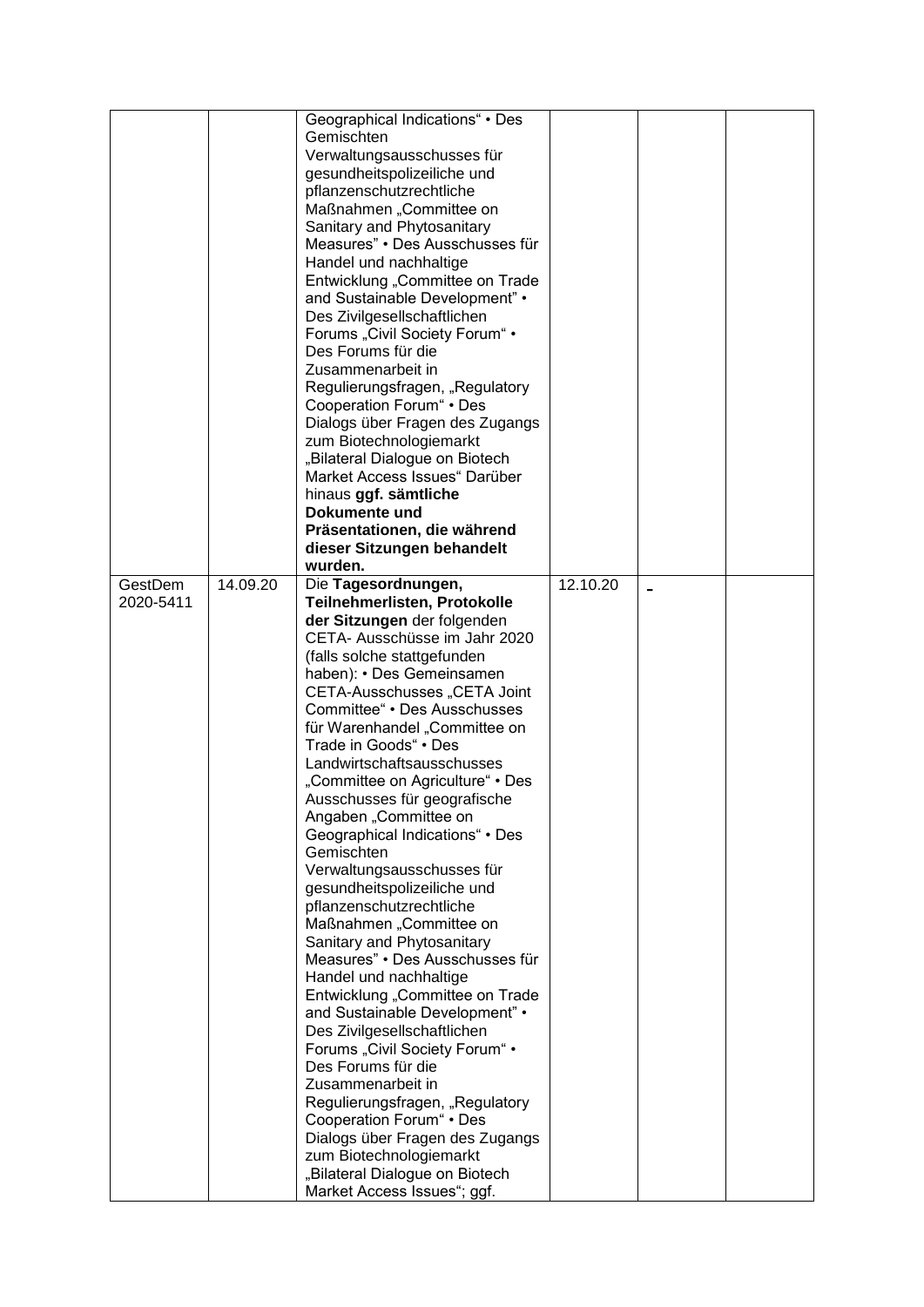|                                                                    |          | sämtliche Dokumente und<br>Präsentationen, die während<br>dieser Sitzungen behandelt<br>wurden.                                                                                                                                                                                                                                                                                                                                                                                                                                                                                                                                                                                                        |          |          |          |
|--------------------------------------------------------------------|----------|--------------------------------------------------------------------------------------------------------------------------------------------------------------------------------------------------------------------------------------------------------------------------------------------------------------------------------------------------------------------------------------------------------------------------------------------------------------------------------------------------------------------------------------------------------------------------------------------------------------------------------------------------------------------------------------------------------|----------|----------|----------|
| GestDem<br>2021/0822                                               | 02.02.21 | Die Teilnehmerlisten und<br>Protokolle sämtlicher<br>Sitzungen der folgenden CETA<br>Ausschüsse im Jahr 2020: • Des<br>Landwirtschaftsausschusses<br>"Committee on Agriculture" • Des<br>Ausschusses für geografische<br>Angaben "Committee on<br>Geographical Indications" • Des<br>Gemischten<br>Verwaltungsausschusses für<br>gesundheitspolizeiliche und<br>pflanzenschutzrechtliche<br>Maßnahmen "Committee on<br>Sanitary and Phytosanitary<br>Measures" • Des Dialogs über<br>Fragen des Zugangs zum<br>Biotechnologiemarkt "Bilateral<br>Dialogue on Biotech Market<br>Access Issues"; ggf. sämtliche<br>Dokumente und<br>Präsentationen, die während<br>dieser Sitzungen behandelt<br>wurden. | 10.03.21 |          |          |
| GestDem<br>2021/0821                                               | 02.02.21 | Die Teilnehmerlisten und<br>Protokolle sämtlicher<br>Sitzungen der folgenden CETA<br>Ausschüsse im Jahr 2020: • Des<br>Landwirtschaftsausschusses<br>"Committee on Agriculture" • Des<br>Ausschusses für geografische<br>Angaben "Committee on<br>Geographical Indications" • Des<br>Gemischten<br>Verwaltungsausschusses für<br>gesundheitspolizeiliche und<br>pflanzenschutzrechtliche<br>Maßnahmen "Committee on<br>Sanitary and Phytosanitary<br>Measures" • Des Dialogs über<br>Fragen des Zugangs zum<br>Biotechnologiemarkt "Bilateral<br>Dialogue on Biotech Market<br>Access Issues"; ggf. sämtliche<br>Dokumente und<br>Präsentationen, die während<br>dieser Sitzungen behandelt<br>wurden. | 10.03.21 |          |          |
| GestDem<br>2020/7707<br>documents<br>concerning<br><b>DG Trade</b> | 11.12.20 | all preparatory<br>documentation-including<br>briefing notes, emails and other<br>internal correspondence as well<br>as correspondence with<br>stakeholders - regarding all<br>meetings in 2020 of the following<br><b>CETA committees: CETA Joint</b><br>Committee, Committee on Trade                                                                                                                                                                                                                                                                                                                                                                                                                | 19.04.21 | 06.05.21 | 05.08.21 |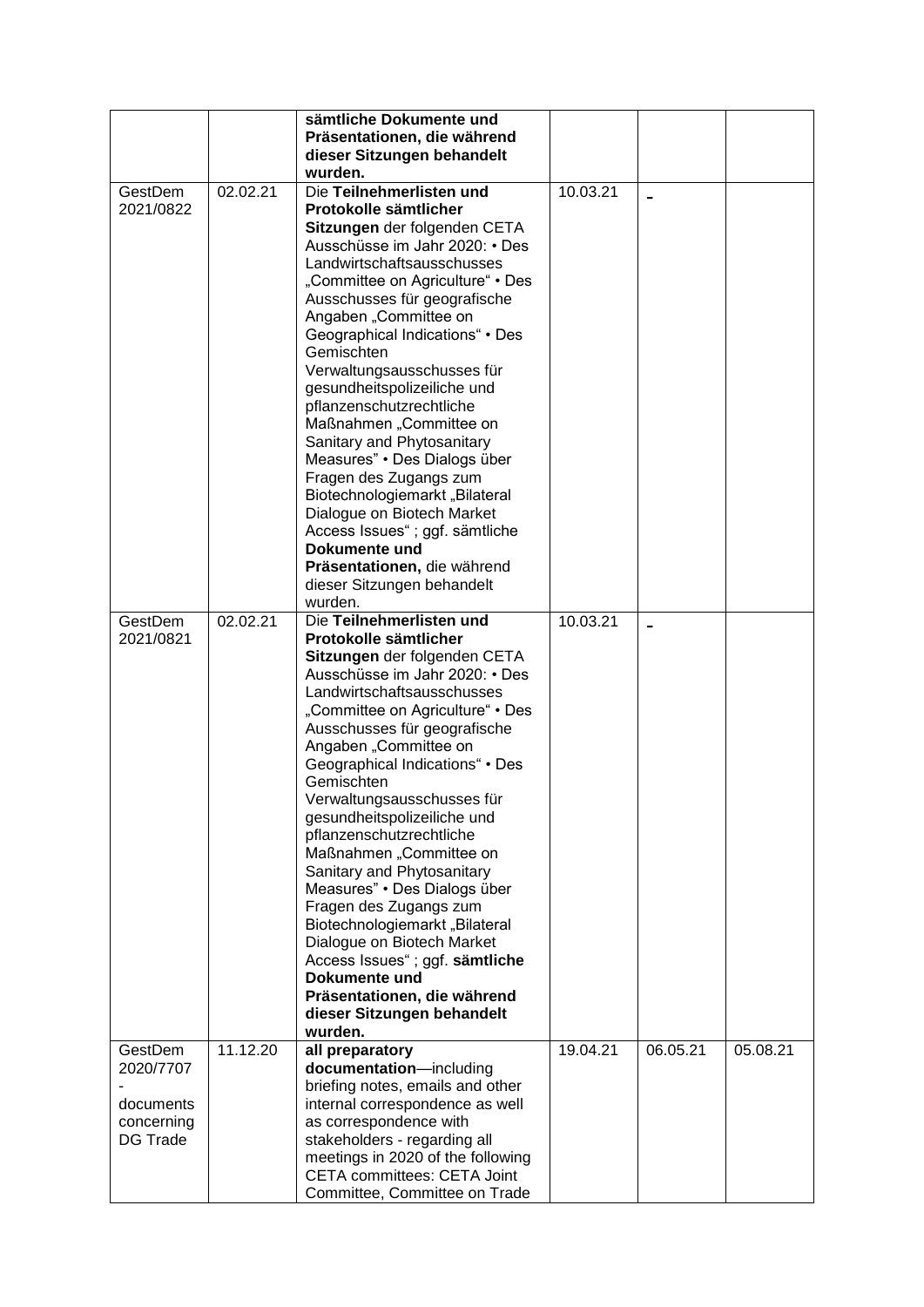|                                                                    |          | in Goods, Committee on<br>Agriculture, Committee on<br>Geographical Indications,<br>Committee on Sanitary and<br>Phytosanitary Measures,<br>Committee on Trade and<br>Sustainable Development,<br>Regulatory Cooperation Forum,                                                                                                                                                                                                                                                                                                                                                            |          |          |          |
|--------------------------------------------------------------------|----------|--------------------------------------------------------------------------------------------------------------------------------------------------------------------------------------------------------------------------------------------------------------------------------------------------------------------------------------------------------------------------------------------------------------------------------------------------------------------------------------------------------------------------------------------------------------------------------------------|----------|----------|----------|
|                                                                    |          | <b>Bilateral Dialogue on Biotech</b><br><b>Market Access Issues</b>                                                                                                                                                                                                                                                                                                                                                                                                                                                                                                                        |          |          |          |
| GestDem<br>2020/7932<br>documents<br>concerning<br>DG Agri         | 11.12.20 | all preparatory<br>documentation-including<br>briefing notes, emails and other<br>internal correspondence as well<br>as correspondence with<br>stakeholders - regarding all<br>meetings in 2020 of the following<br><b>CETA committees: CETA Joint</b><br>Committee, Committee on Trade<br>in Goods, Committee on<br>Agriculture, Committee on<br>Geographical Indications,<br>Committee on Sanitary and<br>Phytosanitary Measures,<br>Committee on Trade and<br>Sustainable Development,<br>Regulatory Cooperation Forum,<br>Bilateral Dialogue on Biotech<br><b>Market Access Issues</b> | 10.02.21 | 26.02.21 | 20.04.21 |
| GestDem<br>2020/7933<br>Documents<br>concerning<br><b>DG Sante</b> | 11.12.20 | all preparatory<br>documentation-including<br>briefing notes, emails and other<br>internal correspondence as well<br>as correspondence with<br>stakeholders - regarding all<br>meetings in 2020 of the following<br>CETA committees: CETA Joint<br>Committee, Committee on Trade<br>in Goods, Committee on<br>Agriculture, Committee on<br>Geographical Indications,<br>Committee on Sanitary and<br>Phytosanitary Measures,<br>Committee on Trade and<br>Sustainable Development,<br>Regulatory Cooperation Forum,<br>Bilateral Dialogue on Biotech<br><b>Market Access Issues</b>        | 10.03.21 | 30.03.21 | 06.05.21 |

### **3. Missing: detailed minutes of CETA Committee meetings**

In a video meeting with DG Trade on 20 October 2020, the European Commission informed us that a decision was taken in the Joint Committee to **no longer produce detailed minutes.**  However, the European Commission was unable to provide documentation of that decision.

The taking of minutes of meetings is provided for under rule 9 of the CETA Joint Committee's decision on its own rules of procedure (Decision 1/2018 -